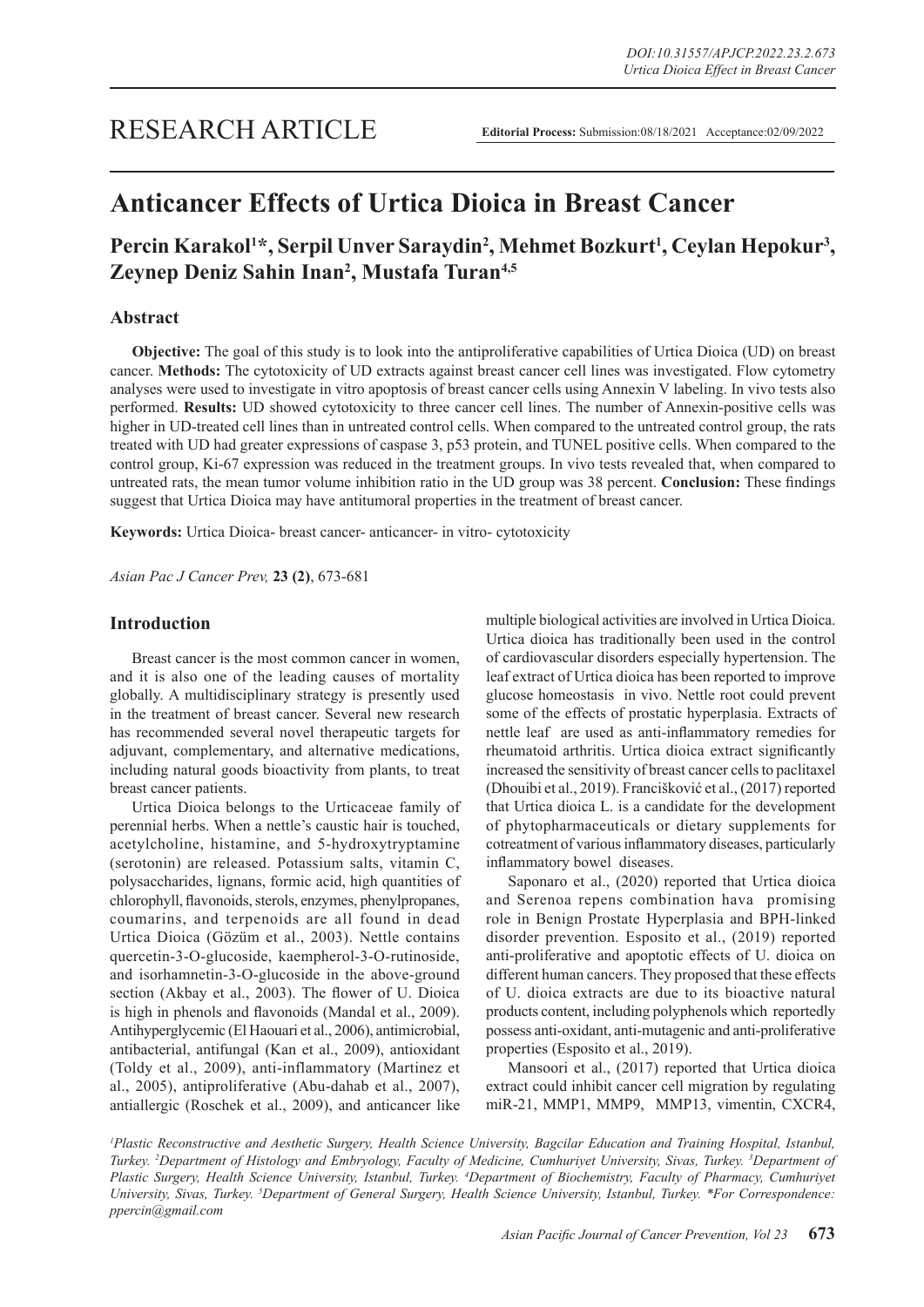#### *Percin Karakol et al*

and E-Cadherin. Moreover, their findings demonstrated that the extract could decrease miR-21 expression, which substantially lessens the overexpressed metastasis-related genes MMP1, MMP9, MMP13, vimentin, and CXCR4 and increases E-cadherin in the tumoral group. Fattahi et al., (2013) also reported in vitro antiproliferative effect of aqueous extract of Urtica dioica on breast cancer cell line MCF-7.

Urtica Dioica has also been demonstrated to have chemo preventive qualities against certain carcinogens (Tello et al., 2008; Wollowski et al., 2001). In this study, antitumoral effects of Urtica Dioica on breast cancer were examined in vitro and in vivo.

# **Materials and Methods**

*Collection and Preparation of the Urtica Dioica extracts*

Urtica Dioica was obtained in its natural environment in the Gurun region of the province of Sivas, Turkey. UD washed in distilled water and dried for two weeks in the lab. Following the grinding of dried samples, 100 g. of UD plant leaf was placed in 1,000 mL water and sonicated for 45 minutes at 45°C in an ultrasonic bath, twice. It was then evaporated at 30°C using a rotary evaporator. The extract was kept at -20°C until it was ready to be used.

#### *Reagents and drugs*

Dulbecco's modified Eagles medium (DMEM), Fetal bovine serum (FBS), and 2.5%. trypsin was purchased from Sigma-Aldrich St. Louis, MO, USA.

#### *Cell cultures*

MDA-MB-231 was graciously supplied by Dr. Uygar Tazebay, Ankara, Turkey, and two human breast cancer cell lines (MCF-7, MDA-MB-468) were bought from Sap Institute, Ankara, Turkey. The medium utilized in our experiment was DMEM with 10% fetal bovine serum (FBS), 1% L-glutamine, and 1% penicillin-streptomycin. MCF-7, MDA-MB-231, and MDA-MB-468 cell lines were grown in DMEM at 37°C in an incubator with 5%  $CO<sub>2</sub>$ . Mycoplasma testing has been done for in vitro model system.

#### *Cytotoxicity assay*

The cytotoxic effect of UD extracts on MCF-7, MDA-MB-468 and MDA-MB-231 cells. was determined using the trypan blue dye exclusion test (Roomi et al., 2011) and 3-(4,5-dimethylthiazol-2-yl)-2, diphenyltetrazolium bromide (MTT) proliferation assay. For MTT assay; first, tumor cells were seeded into 96- well tissue culture plates. After an attachment period of 6 h at  $37^{\circ}$ C in a 5%  $CO_2$  humidified incubator, the cells were treated with fresh medium alone or medium containing UD extracts at various concentrations (μg/mL) for 48 h. During the last 2 h of incubation, 40 µL MTT (2.5 mg/ mL; Sigma) was added into each well (0.42 mg/mL). At the end of the incubation, the MTT was removed and the cells were lysed with dimethylsulfoxide. Metabolically viable cells were monitored for conversion of MTT to formazan using a Multiskan FC 96-well microtiter plate reader at 570 nm (Thermo Scientific, MA, USA). The

level of cytotoxicity was calculated using the following formula: cytotoxicity  $(\%) = (A-B/A) \times 100$ , in which A is the 570-nm absorbance of cells treated with medium alone and B is the 570-nm absorbance of cells treated with UD extracts.

*Paclıtaxel was used as positive control. All experiments were performed in triplicate*

#### *Apoptosis assay of in vitro studies of MCF-7, MDA- MB-468 and MDA-MB-231 cells*

Flow cytometry with Annexin-V labeling was used to investigate whether UD extracts promoted apoptosis in MCF-7, MDA-MB-468, and MDA-MB-231 cells. Phosphatidyl serine is exposed at the cell's exterior surface during early stages of apoptosis, and Annexin-V can detect it. Propidium Iodide (PI) positivity can also be found in late apoptotic and necrotic cells. Living cells, however, will show neither Annexin-V nor PI positivity.

Briefly, MCF-7, MDA-MB-468 and MDA-MB-231 cells were untreated or treated for 48 h with UD extracts at different concentrations. As a positive control, MCF-7, MDA- MB-468 and MDA-MB-231 cells were incubated in the presence of paclitaxel.

After incubation, cells were washed twice with cold PBS and then resuspended in 1X Binding Buffer (10 mM Hepes, 140 mM NaCl, 2.5 mM CaCl2, pH [7.4]) at a concentration of  $1 \times 10^6$  cells/mL. Then 100 µl of the solution (1 x  $10<sup>5</sup>$  cells) transferred to a 5 ml culture tube and 5 μl of annexin V-FITC and 5 μl Propidium Iodide added and incubated for 15 min at room temperature (25°C) in the dark.Later 400 μl of 1X Binding Buffer was added to each tube and analyzed by flow cytometry (Becton Dickinson FACS Calibur, Heidelberg, Germany) within 1 hr. All analyses were performed with CellQuest software (Becton Dickinson).

#### *In Vivo Tumor Volume Studies*

A total of 14 female albino Wistar rats  $(180 \pm 15)$ g) 50-59 days old maintained in Animal Laboratory of Health Science University Faculty of Medicine, Bagcilar Education and Training Hospital. Animals were kept at temperature 24±2ºC with a 12 hour light/dark cycle and  $60\% \pm 5\%$  humidity. They were given a standard pellet diet and unlimited water. The experiment was carried out with the 2017/103 approval code, in accordance with the guidelines of the Ethics Committee for the Control and Supervision of Experiments on Animals, Health Sciences University Bagcilar Education and Training Hospital.

All of the rats were divided into two groups, each with seven rats. Rats in Groups I and II developed mammary carcinogenesis after receiving a single subcutaneous injection of 25 mg DMBA in a 1 mL emulsion of sesamoid oil (0.75 mL) and physiological saline (0.25 mL) in the right pectoral area. During the experiment, the animals were weighed once a week. Every day, the animals were checked to see what their health condition is.

After DMBA administration, the right pectoral area of all rats was examined for tumor development. Palpation of mammary tumors begins 5 weeks after the animals received DMBA. Calipers were used to measure the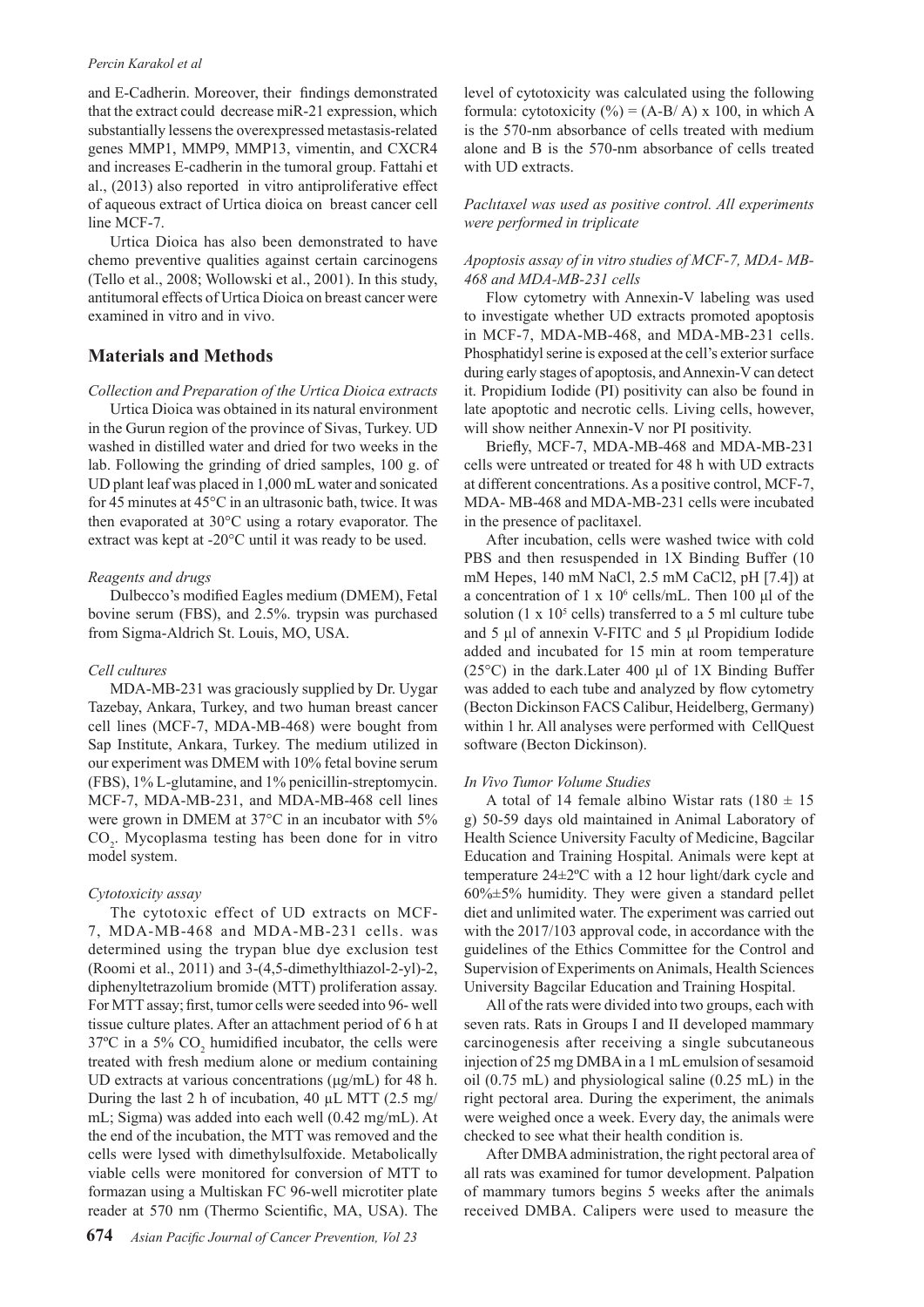volume of each tumor once every five days. Tumor volume was calculated using the formula: Tumor volume (cc) (D x  $d2 x \pi$ /6(D=big diameter, d=small diameter). The results are denominated in mean±Standard Error.

When the nodule reached to a mean volume of 250  $\pm$  4.3mm3( $\pm$ S.E.) fine needle aspiration biopsy was performed from the nodules. Nodules reached that size mean of 8±2 weeks. For each nodule, a relevant biopsy was used to perform a histopathological examination.

After a histopathological examination revealed breast cancer, treatment with UD extract was started in group II (Treatment Group). In Group I, no medicine was given to the control animals. In Group II, rats were given UD extract (100 mg/kg body weight) every day via oral gavage. After 6 weeks of treatment, rats in Groups I and II were sacrificed and tumors were removed from the animals. The Tumor Volume Inhibition Ratio (percent) =  $[(A - B) / A] \times 100$ , where A is the average tumor volume of the control group and B is the tumor volume of the treated group.

#### *Histopathological and morphological observations*

Each tumor tissue was microscopically sampled and fixed for 24 hours in a 10% formaldehyde solution. Tumor tissues were processed in an auto technic on device, then embedded in paraffin blocks, and cut sections with 3-5 μm thickness were obtained and stained with Haemotoxylen-Eosin stain for routine light microscopy histopathological examination.

#### *Immunohistochemistry*

Tissues were deparaffinized and rehydrated for Ki 67, Caspase 3, p53 immunohistochemical staining. Hydrogen Peroxide Block (Thermo Scientific, TA-125-HP, USA) was then incubated for 10 minutes for endogenous peroxidase activity. Ethylene Diamine Tetra Acetic Acid (EDTA pH 8) was boiled in the microwave in a buffer solution (Thermo Scientific, 27718, USA) for 35 minutes. It was then washed several times in Phosphate buffered saline (PBS) (Sigma, SLBT7340, USA). Ultra V Block (Thermo Scientific, PBQ180830, USA) was dropped and waited for 20 minutes. Mouse Monoclonal Ki67 in the dark (Genemed Biotechnologies, CloneGM010, USA) Rabbit Polyclonal Caspase 3 (CPP32) Ab-4 (Thermo Scientific, RB-1197-R7, USA) and Mouse Monoclonal anti-P53 (Genemed Biotechnologies, Clone BP -53-12 (USA) antibodies were incubated for 1.5 hours. At the end of the period, washing was done twice with PBS. It started to incubate with Streptavidin-HRP (Thermo Scientific, USA) in the dark at 36°C for 20 minutes. Washing was done twice with PBS. 3,3' Diaminobenzidine (DAB) (ScyTek, USA) chromogen was applied for 5 minutes. Drying and closing (Lab Vision, USA) after contrast staining with hematoxylin for 1 minute was examined under a microscope (Olympus BX51, Japan) minute, it was dried and closed (Lab Vision, USA) and examined under a microscope (Olympus BX51, Japan).

In immunohistochemistry studies the semiquantitative scoring system was used in considering the staining intensity and area extent, which has been widely accepted and used in previous studies (Han et al., 2009), Every tumor was given a score according to the intensity of the nuclear or cytoplasmic staining (no staining=0;weak staining=1; moderate staining=2; strong staining=3) and the extent of stained cells  $(0\% = 0; 1-10 \% = 1; 11-50)$  $\% = 2; 51 - 80 \% = 3; 81 - 100 \% = 4.$ 

The percentage of proliferating neoplastic cells was evaluated directly by light microscopy. Quantification of the proliferation was performed by counting, Ki-67 and p53 positive cells in 4-6 random fields per slide. Caspase-3 activity was evaluated semiquantatively in the cytoplasm of the tumor cells either in living or in the necrotic tumor cell areas.

#### *In Vivo Apoptosis Assay*

The tissue with apoptotic DNA strand breaks was assessed by fluorescent labeling of terminal dUTP nickend labeling (TUNEL). A fluorometric TUNEL detection kit was used according to the manufacturer $x#39$ ; instructions (11684795910; Roche Applied Science, Indianapolis, IN).

Tissue sections taken at 3µ were passed through increasing ethyl alcohol series and rinsed in PBS (Sigma) pH 7.4, at room temperature for 20 min, permeabilized with 0.2% Triton X-100 (Sigma, St Louis, USA) in 0.1% sodium citrate (Sigma, St Louis, USA) at 4°C for 2 min, and incubated with the provided fluorescein-conjugated TUNEL reaction mixture in a humidified chamber at 37°C for 1 h in the dark. Then the sections were mounted with mounting medium (Mounting medium; Thermo Scientific, Rockford, USA). TUNEL were examined under a fluorescence microscope (Biological Research Microscope BX51; Olympus, Tokyo, Japan) with equipped digital camera.

#### *Statistical analysis*

The mean standard error is used in the results report (SE). The Mann-Whitney U Test was used to assess the statistical significance of the data gathered from the experiments. Significant was defined as a p-value of less than 0.05.

# **Results**

MCF-7, MDA-MB-468, and MDA-MB-231 cells were treated varied concentrations of Urtica Dioica extract (5- 30 µg/mL) for 48 hours. The Trypan blue dye exclusion test and MTT assay was used to investigate the cell growth (Figure 1) .In the study,  $IC_{50}$  value of UD was calculated. The  $IC_{50}$  values are listed in Table 1.

These findings revealed that UD reduces the viability of MCF-7, MDA-MB-468, and MDA-MB-231 cells in a dose-dependent manner (Figure 1). Three cancer cell lines were cytotoxic to crude extracts of UD, with  $IC_{50}$ values of  $18\pm2.0$  μg/mL,  $17\pm1.4$  μg/mL, and  $14\pm1.8$  μg/ mL, respectively.

#### *Cell apoptosis detection through flow cytometry*

Flow cytometry examination with Annexin-V labeling confirmed the apoptosis of MCF-7, MDA-MB-468, and MDA-MB-231 cells. These cells were untreated or treated for 48 h with UD with IC<sub>50</sub> values 18 μg/mL, 17 μg/mL,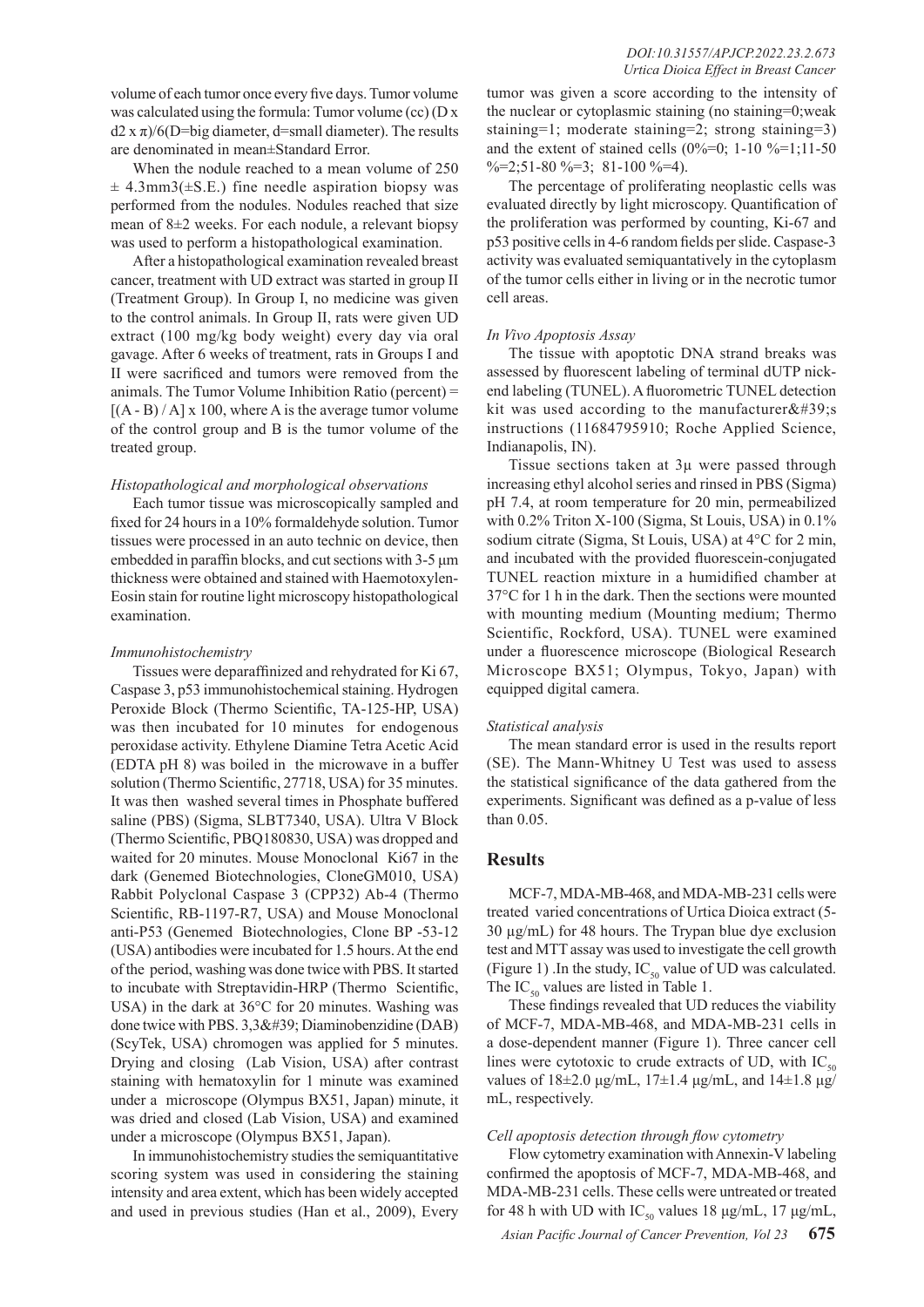

Figure 1. Urtica Dioica (UD) Cytotoxicity in MCF-7, MDA-MB-468, and MDA-MB-231 Cells. UD was used in a 48-hour incubation of target cells at various concentrations (μg/mL). The Trypan blue dye exclusion test and MTT proliferation test was used to determine cytotoxicity. In each group, triplicate wells were used. The mean±SE is represented by each point.  $(p=0.002)$ , one of at least three independent studies.

| Table 1. MCF-7, MDA-MB-468, and MDA-MB-231 Breast Cancer Cells $IC_{s_0}$ Values. Positive control is paclitaxel. |  |  |
|-------------------------------------------------------------------------------------------------------------------|--|--|
| The mean $\pm$ S.E. was utilized to obtain the results                                                            |  |  |

|               | MCF-7                 | $MDA-MB-468$          | $MDA-MB-231$          |
|---------------|-----------------------|-----------------------|-----------------------|
| Urtica Dioica | $18\pm2.0 \,\mu g/mL$ | $17\pm1.4 \,\mu g/mL$ | $14\pm1.8 \,\mu$ g/mL |
| Paclitaxel    | $12\pm1.4$ ng/mL      | $13\pm2.1$ ng/mL      | $10\pm1.7$ ng/mL      |

14 μg/ mL respectively. Percentage of Annexin-positive cells detected in treated cell lines were 21±2.3% in MCF-7 cells; 23±2.3 % in MDA-MB-468 cells; 22±1.8% in MDA-MB-231 cells, compared with 11±1.2%, 12±1.3%, 10±1.2%, of Annexin-positive cells detected in untreated cells respectively (Table 2).

Results are representative of at least three independent experiment, The CELL Quest software application was used to examine the results. When the relevant values were compared to each other, the results were statistically significant (Annexin-positive cells detected in treated cell lines versus Annexin-positive cells detected in untreated

Table 2. Percentage of Annexin-Positive Cells in Urtica Dioica-Treated Cell Lines The Means±Standard Error is Used to Denominate the Results.  $(p<0.05)$  was used as the statistical significance level

|                                     | MCF-7                   | MDA-MB-468           | $MDA-MB-231$         |
|-------------------------------------|-------------------------|----------------------|----------------------|
| In untreated control cell lines     | $11\pm1.2\%$            | $12\pm1.3\%$         | $10\pm1.2\%$         |
| In Urtica Dioica treated cell lines | $21\pm2.3\%$            | $23\pm2.3\%$         | $22 \pm 1.8\%$       |
|                                     | $(p=0.002)$ $(p< 0.05)$ | $(p=0.002) (p<0.05)$ | $(p=0.002) (p<0.05)$ |



Figure 2. Ki-67 Immunohistochemistry Investigations on DMBA-Induced Breast Tumor Tissue of Rrats in the UD Group (a). Ki-67 expression was lower in the UD-treated group (b) than the untreated control group (p<0.05).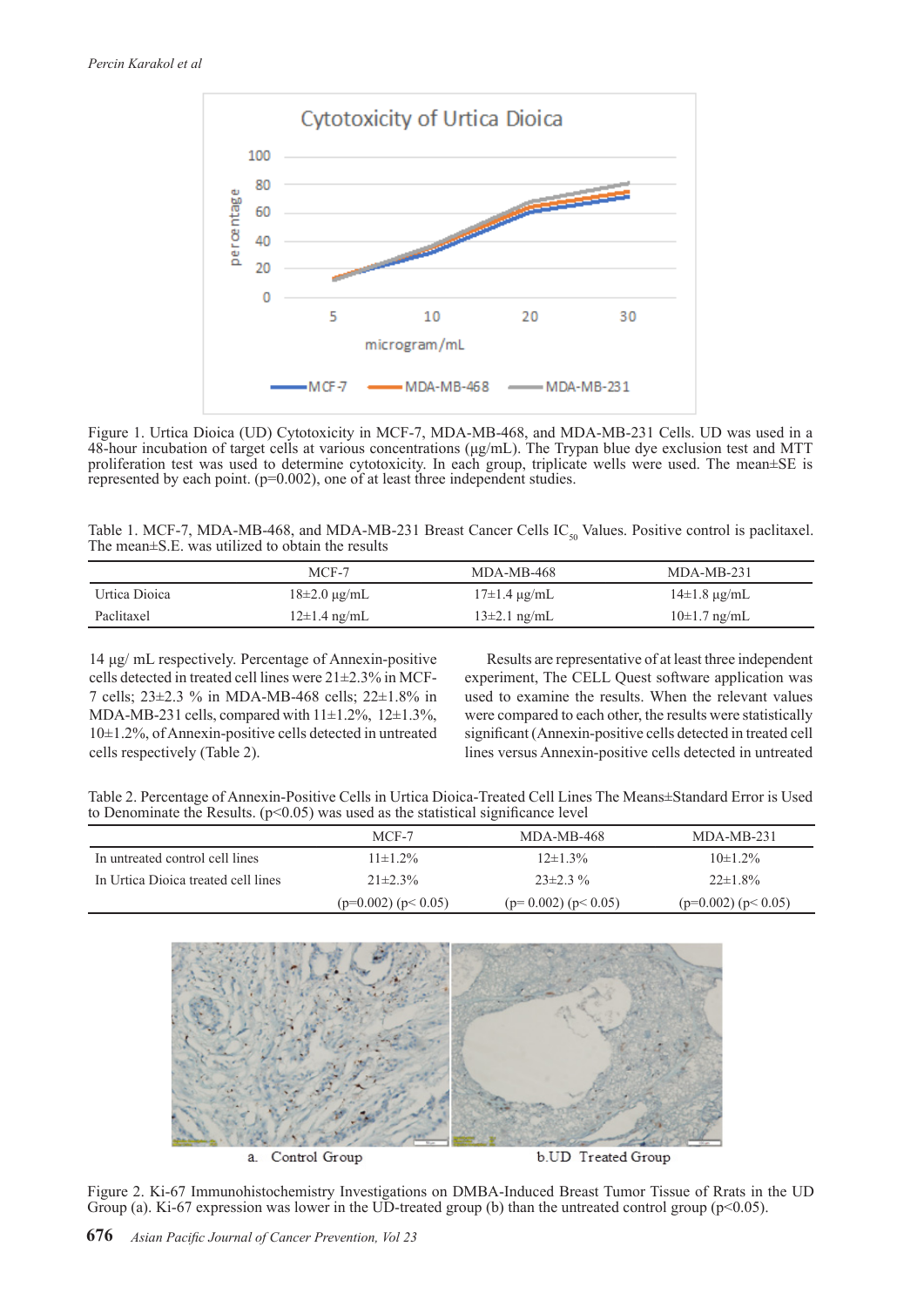

a. Control Group

b.UD Treated Group

Figure 3. Caspase-3 Expression in Breast Tumor Cells in UD Used Treated Group in a DMBA-Induced Rat Mammary Animal Model (b). The expression is at its highest point and is higher than that of the Untreated Control Group (a)  $(p<0.05)$ .

Table 3. The Semiquantitative Scoring System was Used to Determine the Results of Immunohistochemical Studies. The mean $\pm$ S.E. (p<0.05) was used to calculate the results (Mann-Whitney U test)

| Immunohistochemical Studies   | Ki- 67                  | Caspase 3               | p53                   | TUNEL staining          |  |
|-------------------------------|-------------------------|-------------------------|-----------------------|-------------------------|--|
| In Urtica Dioica treated rats | $1.30 \pm 0.08*$        | $2,82 \pm 0,07$         | $3.21 \pm 0.05$       | $2.89 \pm 0.12$         |  |
| In untreated control rats     | $2.45 \pm 0.09$         | $1.21 \pm 0.19$         | $1.32 \pm 0.09$       | $1,22 \pm 0,17$         |  |
| Statististical results        | $P=0.003$ ( $p< 0.05$ ) | $P=0.002$ ( $p< 0.05$ ) | $P=0.002$ (p $0.05$ ) | $P=0.002$ ( $p< 0.05$ ) |  |

cells). These findings revealed that UD treatment induces apoptosis in MCF-7, MDA-MB-468, and MDA-MB-231 cells.

#### *Immunohistochemical Experiments*

Each tumor tissues were sampled macroscopically

and fixed. Ki-67 and p53 parameters were studied as immunohistochemically methods. Figures 2, 3, 4 and 5 indicate the results. All these results were statistically compared using The Semiquantitative Scoring System (Table 3).

Table 4. The Use of UD as a Treatment When the Tumor Volume Reached 250±6 mm3, the Patient was Placed in (Group II). No treatment was given to the control group (Group I). The Tumor Volume Inhibition Ratio (%) was calculated as follows: Inhibition Ratio  $(\%) = [(\text{A} - \text{B})/\text{A}] \times 100$ , where A is the Control Group's Average Tumor Volume and B is the Treated Group's Tumor Volume. The Mean Tumor Volume $\pm$ Standard Error (mm3) (p<0.05) was used to calculate the results

|                                          |                          |               |               |               | Beginning 1 st week 2nd week 3rd week 4th week | 5th week                                     | 6th week      |
|------------------------------------------|--------------------------|---------------|---------------|---------------|------------------------------------------------|----------------------------------------------|---------------|
| <b>UD Used Treated Group</b>             | $251 \pm 7.2^*$          | $307 \pm 7.6$ | $421 \pm 6.8$ | $670 \pm 5.1$ | $710 \pm 5.9$                                  | $789 \pm 6.8$                                | $881 \pm 8.1$ |
| Control Group                            | $250 \pm 5.4$            | $340 \pm 5.2$ | $510 \pm 7.4$ | $820 \pm 6.4$ |                                                | $1020 \pm 5.4$ $1270 \pm 6.4$ $1430 \pm 7.2$ |               |
| The Tumor Volume Inhibition Ratio $(\%)$ |                          |               |               | 18            | 30                                             |                                              | 38            |
| Statistical findings                     | $\overline{\phantom{a}}$ | $P=0.003$     | $P=0.003$     | $P=0.002$     | $P=0.002$                                      | $P=0.002$                                    | $P=0.002$     |
|                                          |                          | (p< 0.05)     | (p< 0.05)     | (p< 0.05)     | (p< 0.05)                                      | (p< 0.05)                                    | (p< 0.05)     |



Figure 4. In the DMBA-induced Rat Mammary Animal Model, p53 Expression in Breast Tumor CCells Treated with UD Extract is Higher than the Untreated Control Group  $(p<0.05)$ .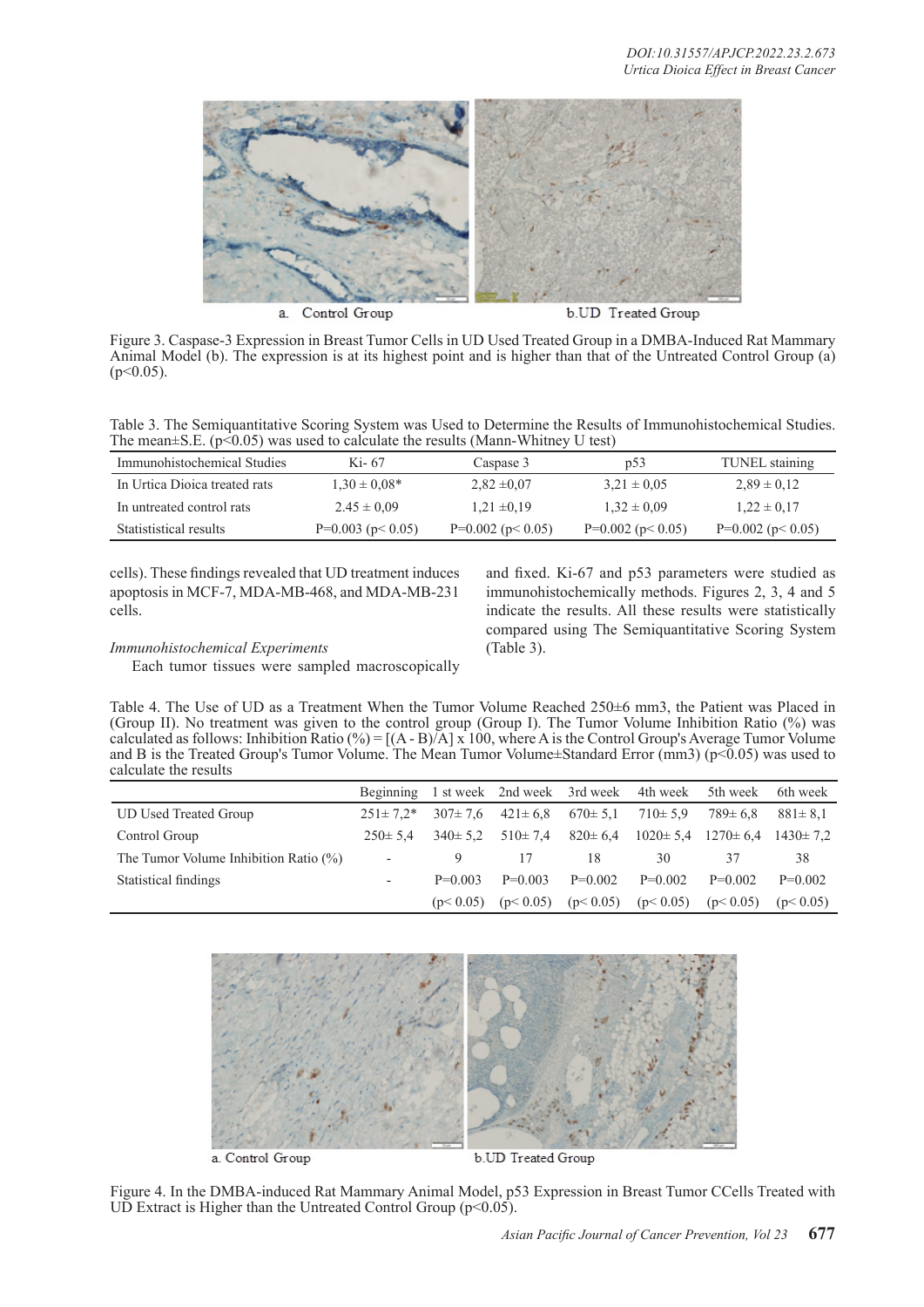

a.Control Group

b. UD Used Treated Group

Figure 5. TUNEL-Positive Apoptotic Cells in DMBA-Induced Rat Mammary Tumor Tissue are Shown in Immunohistochemical Photomicrographs. In the Urtica Dioica treated group (b), numerous TUNEL positive cells were tracked in detail compared to the untreated control group (a)  $(p<0.05)$ .

#### *Tumor volume studies*

When compared to the untreated rats (Group I), the mean tumor volume inhibition ratio in the UD-treated animals (Group II) was 38% after 6 weeks of treatment (Table 4, Figure 6). All of the variations in tumor volume inhibition ratio between the treatment and control groups were statistically significant (p<0.05) (Table 4). In all of the treated rats, there were no evidence of toxicity (weight loss, ruffled fur, or behavioral abnormalities) (Group II).

## **Discussion**

Phytochemicals are employed in the prevention and treatment of cancer. Many plant species' medicinal



d. f.  $\epsilon$ 

Figure 6. DMBA-Induced Mammary Tumor Model in Rats. The tumoral masses are demonstrated by circles. The UD-treated rats are indicated in the Figures d, e, and f while the untreated control rats are indicated in the Figures a, b, and c.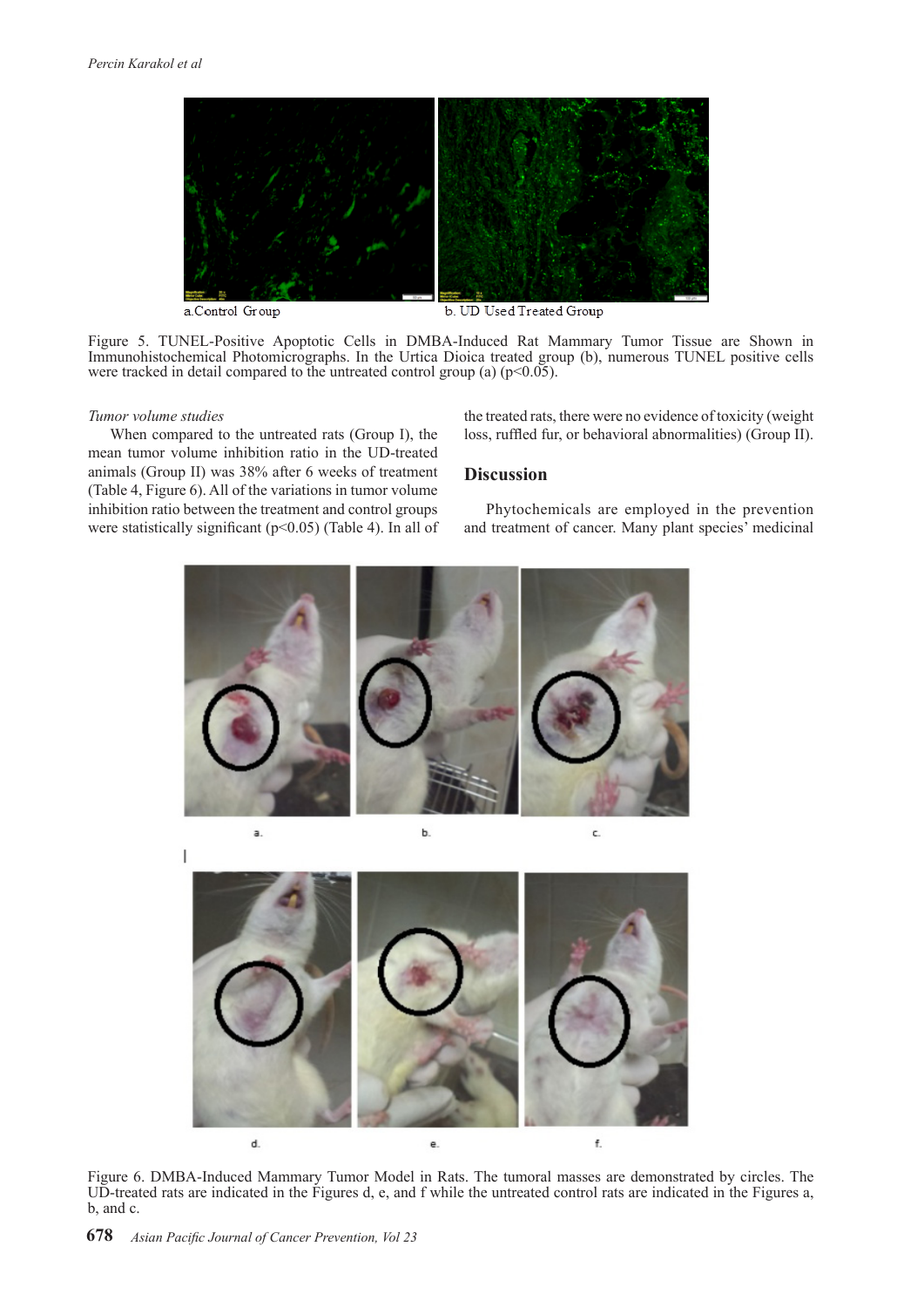properties are thought to be attributable to the presence of antioxidative phenolics in their tissues. These chemicals may operate as plant pigments while simultaneously acting as a plant defense mechanism against UV radiation, insects, and microorganisms (Di Maro et al., 2013; Pacifico et al., 2015), Phenols and polyphenols found in food have received a lot of interest as therapeutic and preventive agents for chronic and degenerative disorders (Del Rio et al., 2013; Pacifico et al., 2015).

Urtica Dioica is a plant that has been used medicinally for a long time. Modern study and scientific proof have validated some of Urtica Dioica's therapeutic properties. The benefits of UD may be linked to its diversity in secondary metabolites, and its content appears to be heavily impacted by geographic conditions, as well as taxonomic, morphological, and genetic characteristics (Farag et al., 2013). A lot of research have focused on it and confirmed that UD is a good source of flavonoids and phenylpropanoids (Upton et al., 2013).

Urtica consumption has been linked to a reduction in cancer-related fatalities, according to several epidemiological research. UD has been shown to have anti-mutagenic properties (Di Sotto et al., 2015). Superoxide-radical scavenger assays and investigation of changes in antioxidant enzymes were used to report the anti-oxidant and radical scavenging activities of U. Dioica (Bisht et al., 2017; Fattahi et al., 2013).

The cytotoxic effects of an ethanolic extract of UD roots on human colon (HT29) and stomach (MKN45) cancer cells were demonstrated in a study (Ghasemi et al., 2016). In this study the cytotoxic activity of UD was tested by Trypan blue dye exclusion test and MTT assay. UD was detected to be cytotoxic to three cancer cell lines, with IC50 values of 18 μg/mL in MCF-7 cells, 17 μg/mL in MDA-MB-468 cells, and 14 μg/mL in MDA-MB-231 cells. These findings demonstrated that UD extracts had cytotoxic activity against breast cancer cell lines.

Effective cancer treatment necessitates the stimulation of apoptosis in cancer cells, which results in the controlled death of malignant and damaged cells without causing harm to normal dividing cells. The format (Annexin V-FITC) is used as a sensitive probe for flow cytometric detection of apoptotic cells (Vermes et al., 1995). Annexinpositive cells were discovered by flow cytometry in UD-treated cell lines at a rate of 21% in MCF-7 cells, 23% in MDA-MB-468 cells, and 22% in MDA-MB-231 cells (Table 2), compared to 11%, 12% and 10% of Annexin-positive cells observed in untreated cancer cells, respectively. As a result of this assay, it was discovered that UD Used Treatment Group's extract caused apoptosis in breast cancer cells.

A set of proteases is triggered during apoptosis, causing DNA fragmentation, cytoplasmic shrinkage, and membrane blebbing. Using the TUNEL technique, we investigated apoptosis in tumoral tissues. This study's TUNEL Assay results showed that UD extracts administration increased the number of apoptotic cells in tumoral tissues of UD-treated rats.

When cells are determined to die by apoptosis, they indicate some biochemical (DNA fragmentation, phosphatidylserine translocated to the outer leaflet of

apoptotic cell membranes) and morphological changes (cell shrinkage, chromatin condensation, apoptotic bodies) after indicating for apoptosis. These changes can be determined by means of various methods. DNA fragmentation can be explicitly determined by histochemical (TUNEL) (Unver Saraydin et al., 2020).

Antigen Ki-67 is a nuclear protein linked to cell proliferation, and it's a good way to figure out what percentage of a cell population is growing. The percentage of Ki-67-positive tumor cells is frequently linked to the progression of cancer. In univariate and multivariate analysis, the predictive significance for survival and tumor recurrence for prostate, brain, and breast carcinomas has been consistently demonstrated (Bullwinkel et al., 2006). To investigate the effect of UD on tumor growth, we looked at the Ki-67 levels in DMBA-induced tumoral tissues. The UD extract administration reduced Ki-67 activity in tumoral tissues of rats, according to in vivo immunohistochemical investigations conducted in this study.

The caspase family of highly conserved cysteine proteases play an essential role in apoptosis. Mammalian caspases can be subdivided into three functional groups: initiator caspases (Caspase 2, 8, 9 and 10), executioner caspases (Caspase 3, 6 and 7), and inflammatory caspases (Caspase 1, 4, 5, 11 and 12) (Shin et al., 2001). Caspase-3 is a protein that is involved in apoptosis, or programmed cell death. Caspases 8, 9, and 10 process the executioner Caspases 3 and 7 once activated. Caspases 3 and 7 mature to cleave a wide range of substrates, resulting in the morphological and biochemical hallmarks of apoptosis (Shin et al., 2001). This study's in vivo immunohistochemical studies revealed that the UD extract treatment activated Caspase-3. These findings could indicate that UD triggered apoptosis in breast cancer cells via the caspase pathway.

The p53 gene produces a protein that controls cell division. In response to genotoxic or cellular stress, it regulates the expression of many genes involved in apoptosis, growth arrest, or senescence. To investigate the effect of UD on tumor growth, we looked at the p53 levels in DMBA-induced tumoral tissues. The UD extract administration boosted p53 activity in tumoral tissues of rats in this study's in vivo immunohistochemical investigations.

Treatment with UD inhibited tumor volume by 38 percent in rat mammary tumor volume tests produced by DMBA. This is a statistically significant difference  $(p<0.05)$ . This finding demonstrated the ability of UD extract to prevent tumor growth.

The presence of flavonoids and other recognized compounds, as well as still unknown compounds, is the most plausible explanation for UD's significant anti-cancer action. Flavonoids are polyphenolic chemicals that might generate anti-cancer benefits through several methods including as antioxidant activity, induction of apoptosis, suppression of cell development, and cell migration, among the dietary bioactive molecules of UD.

Limitation of the study is in collection and preparation of the Urtica Dioica extracts. In future we are planning to study the exact major subcomponents of this crude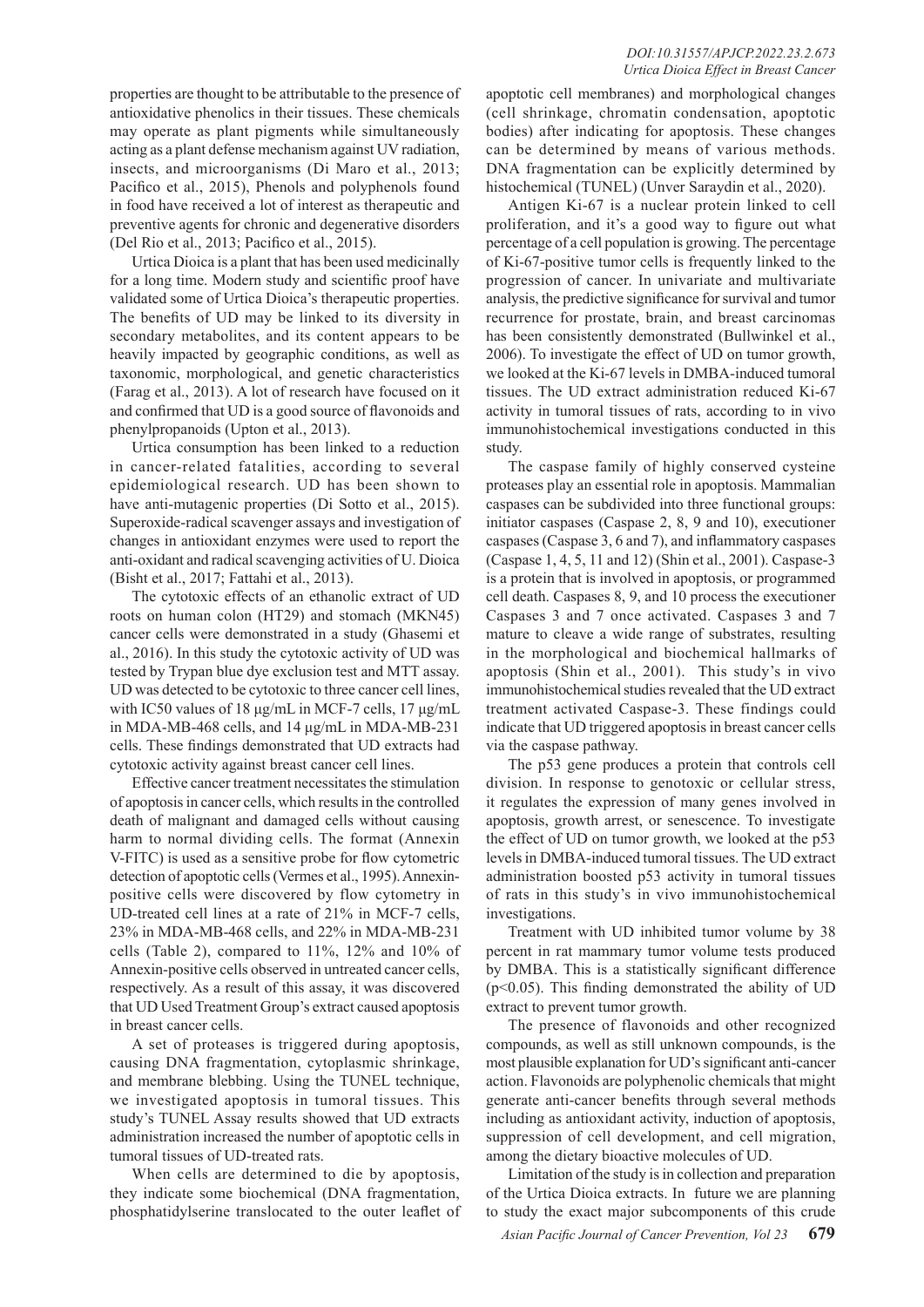#### *Percin Karakol et al*

#### UD extract.

As a result of these findings, natural UD extract appears to be a viable anticancer agent in the treatment of breast cancer. Several chemicals could, however, be responsible for the reported effects. For the further studies to comprehend this plant's various anti-cancer effects and explore these potentials in the battle against human diseases, more research is required to extract and describe the pure bioactive chemicals taking place in it.

# **Author Contribution Statement**

The authors confirm contribution to the paper as follows: Study conception and design: Percin Karakol, Mustafa Turan and Mehmet Bozkurt; data collection: Percin Karakol, Mustafa Turan, Serpil Unver Saraydin, Ceylan Hepokur; analysis and interpretation of results: Mustafa Turan, Mehmet Bozkurt, Zeynep Deniz Sahin Inan; draft manuscript preparation: Percin Karakol and Ceylan Hepokur. All authors reviewed the results and approved the final version of the manuscript.

#### **Acknowledgements**

#### *Funding Statement*

This work has been supported by the Scientific Research Project Fund of Bagcilar Education and Training Hospital, Istanbul.

*Conflict of interest*

The authors have declared that there is no conflict of interest.

# **References**

- Abu-dahab R, Afifi F (2007). Antiproliferative activity of selected medicinal plants of Jordan against a breast adenocarcinoma cell line (MCF7). *Scientia Pharmaceutica*, **75**, 121-36.
- Akbay P, Basaran AA, Undeger U, Basaran N (2003). In vitro immunomodulatory activity of flavonoid glycosides from Urtica dioica L. *Phytother Res*, **17**, 34-7.
- Bisht R, Joshi BC, Kalia AN, Prakash A (2017). Antioxidantrich fraction of urtica dioica mediated rescue of striatal mito-oxidative damage in MPTP-induced behavioral, cellular, and neurochemical alterations in rats. *Mol Neurobiol*, **54**, 5632-45.
- Bullwinkel J, Baron-Lühr B, Lüdemann A, et al (2006). Ki-67 protein is associated with ribosomal RNA transcription in quiescent and proliferating cells. *J Cell Physiol*, **206**, 624-35.
- Del Rio D, Rodriguez-Mateos A, Spencer JP, et al (2013). Dietary (poly)phenolics in human health: structures, bioavailability, and evidence of protective effects against chronic diseases. *Antioxid Redox Signal*, **18**, 1818-92.
- Dhouibi R, Hanen A, Maryem BS, et al (2019). Screening of pharmacological uses of Urtica dioica and others benefits. *Progress Biophys Mol Biol*, https://doi.org/10.1016/j. pbiomolbio.2019.05.008.
- Di Maro A, Pacifico S, Fiorentino A, et al (2013). Raviscanina wild asparagus (Asparagus acutifolius L.): A nutritionally valuable crop with antioxidant and antiproliferative properties. *Food Res Int*, **53**, 180–8.
- Di Sotto A, Mazzanti G, Savickiene N, et al (2015). Antimutagenic and antioxidant activity of a protein fraction from aerial parts of Urtica dioica. *Pharm Biol*, **53**, 935-8.
- El Haouari M, Bnouham M, Bendahou M, et al (2006). Inhibition of rat platelet aggregation by Urtica dioica leaves extracts. *Phytother Res*, **20**, 568-72.
- Esposito S, Alessandro B, Rosita R, et al (2019). Therapeutic perspectives of molecules from urtica dioica extracts for cancer treatment. *Molecules*, **24**, 2753.
- Farag MA, Weigend M, Luebert F, Brokamp G, Wessjohann LA (2013). Phytochemical, phylogenetic, and anti-inflammatory evaluation of 43 Urtica accessions (stinging nettle) based on UPLC-Q-TOF-MS metabolomic profiles. *Phytochemistry*, **96**, 170-83.
- Fattahi S, Ardekani AM, Zabihi E, et al (2013). Antioxidant and apoptotic effects of an aqueous extract of Urtica dioica on the MCF-7 human breast cancer cell line. *Asian Pac J Cancer Prev*, **14**, 5317-23.
- Francišković M, Raquel G, Dejan O (2017). Chemical composition and immuno-modulatory effects of Urtica dioica L. (Stinging Nettle) extracts. *Phytother Res*, **2017**. DOI: 10.1002/ptr.5836.
- Ghasemi S, Moradzadeh M, Mousavi SH, Sadeghnia HR (2016). Cytotoxic effects of Urtica dioica radix on human colon (HT29) and gastric (MKN45) cancer cells mediated through oxidative and apoptotic mechanisms. *Cell Mol Biol (Noisy-le-grand)*, **62**, 90-9.
- Gözüm S, Tezel A, Koc M (2003). Complementary alternative treatments used by patients with cancer in eastern Turkey. *Cancer Nurs*, **26**, 230-6.
- Han CP, Kok LF, Wang PH, et al (2009). Scoring of p16(INK4a) immunohistochemistry based on independent nuclear staining alone can sufficiently distinguish between endocervical and endometrial adenocarcinomas in a tissue microarray study. *Mod Pathol*, **22**, 797-806.
- Kan Y, Orhan IE, Koca U, et al (2009). Fatty acid profile and antimicrobial effect of the seed oils Of Urtica Dioica and U. Pilulifera. *Turk J Pharm Sci*, **6**, 21-30.
- Mandal P, Misra TK, Singh ID, Das JK, Bhunia M (2009). Freeradical-scavenging activity in the inflorescence of European Nettle/Sisnu (Urtica dioica L.). *J Young Pharmacists*, **1**, 129- 35.
- Mansoori B, Ali M, Shahriar H (2017). Urtica dioica extract suppresses miR-21 and metastasis-related genes in breast cancer. *Biomed Pharm*, **93**, 95–102.
- Martinez MJA, Benito PB (2005). Biological activity of quinones. Atta-Ur-Rahman (Ed.). *Studies Nat Product Chem*, **30**, 303-66.
- Pacifico S, Piccolella S (2015). Plant-derived polyphenols: A Chemopreventive and Chemoprotectant Worth-Exploring Resource in Toxicology. In Advances in Molecular Toxicology; Fishbein, J.C., Heilman, J.M., Eds.; Elsevier: Amsterdam, The Netherlands, 2015; pp. 161–214. 10.1016/j. phytochem.2013.09.016. Epub 2013 Oct 26. PMID: 24169378.
- Pacifico S, Galasso S, Piccolella S, et al (2015). Seasonal variation in phenolic composition and antioxidant and antiinflammatory activities of Calamintha nepeta (L.) Savi. *Food Res Int*, **69**, 121–32.
- Roomi MW, Roomi NW, Bhanap B, Rath M, Niedzwiecki A (2011). In vivo and in vitro antitumor effects of nutrient mixture in murine leukemia cell line P-388. *Exp Oncol*, **33**, 71-7.
- Roschek B Jr, Fink RC, McMichael M, Alberte RS (2009). Nettle extract (Urtica dioica) affects key receptors and enzymes associated with allergic rhinitis. *Phytother Res*, **23**, 920-6.
- Saponaro M, Isabella G, Giulia M (2020). Serenoa repens and Urtica dioica Fixed Combination: In-Vitro Validation of a Therapy for Benign Prostatic Hyperplasia (BPH). *Int J Mol Sci*, **21**, 9178.